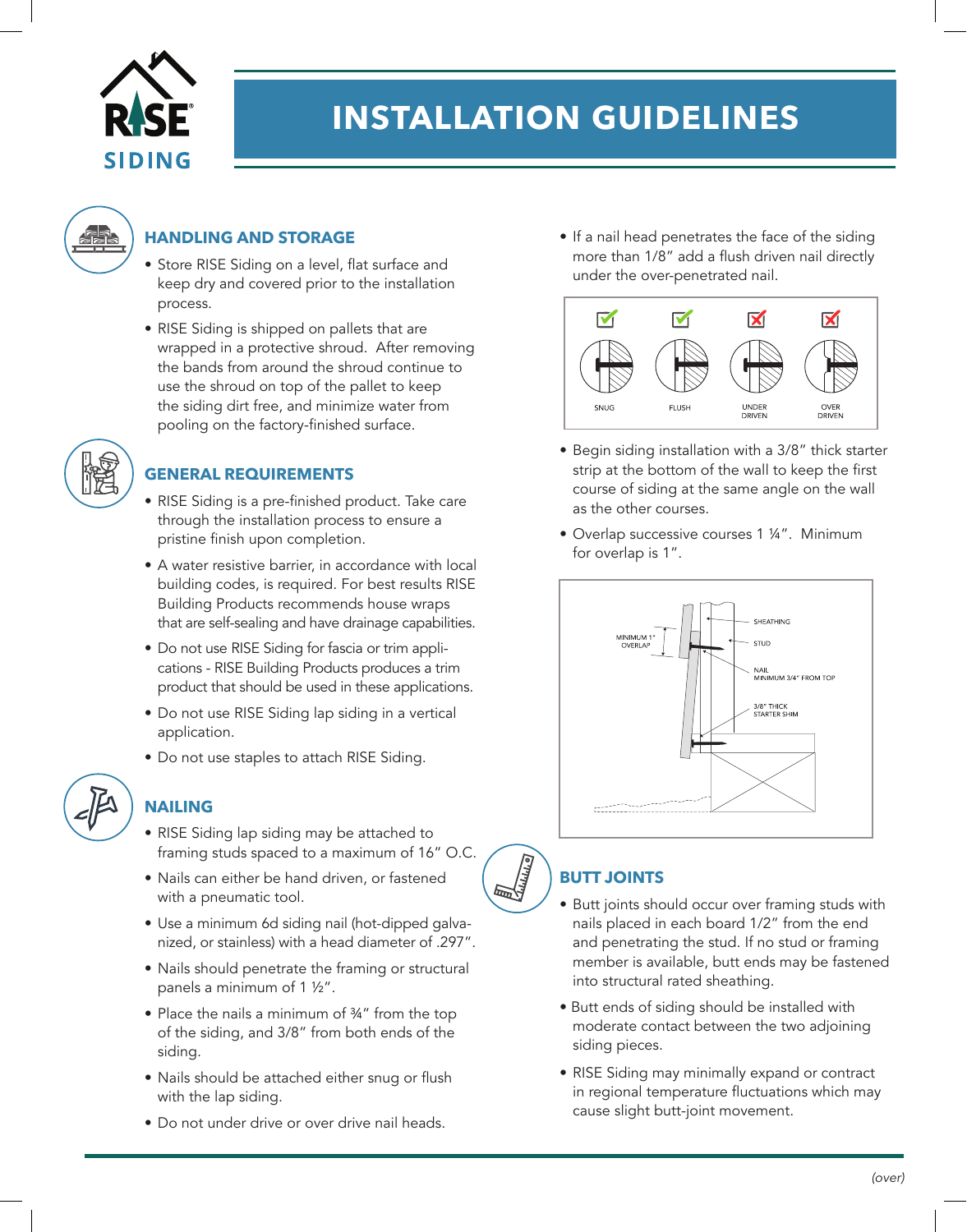• Joint Flashing

Per the 2006 International Building Code, place a 4" wide piece of flashing behind the joint, and positioned over the top of the course below the joint, to allow water to flow back out on top of the siding. Use factory finished ends in this application.





### **TRIM AND ROOFLINES**

- Hold the siding 3/16" off of areas where the siding terminates into a piece of trim. Use a color matched elastomeric sealant that meets the requirements of ASTM C920 to seal the gap between the siding and the trim. RISE has been color matched for both the OSI and DAP caulk products. See Paint & Caulk Color Match Chart for details.
- Use a 1" minimum clearance in areas where the siding terminates into a roof line. Properly flash behind the siding at the roof line.



## **WINDOWS AND OPENINGS**

- Utilize Z flashing at the tops of windows and other openings.
- Flash window according to local building code requirements.
- Do not face nail on the top of the window.
- Face nail the course of siding on the bottom of the window every 8" on center.

*(see diagram, in column 2)*





#### **TOUCH-UP AND PAINTING**

- Touch–up applicators can be provided to match the finish of the siding. Touch up kits are available for purchase with your siding.
- Although RISE Siding comes pre-finished, it is a paintable product. All 8 of the following RISE Siding colors can be purchased at your local Sherwin-Williams store. The SW color names are different than the RISE color names, but the color codes are the same.
	- o Canvas Cream SW 7678
	- o Harvest Brown SW 9097
	- o Golden Oak SW 2824
	- o Smoke Grey SW 7051
	- o Dove Grey SW 7018
	- o Highland Sage SW 6178
	- o Storm Blue SW 9150
	- o Porcelain White SW 7757

### **CLEANING**

- It is recommended to wash RISE Siding during the hottest and driest time of the summer. This allows for quick drying, which will help avoid mold and mildew growth.
- Wash with a sponge, cloth or light bristle brush – the type of brush that is used on cars.
- Use a light detergent and water mixture as per the manufacturer's directions. Avoid abrasive cleansers.
- Rinse the siding with a garden hose and spray nozzle, or a power washer set to the largest fan setting.
- For stubborn mildew, mix a solution of 1 part bleach to 3 parts water into a garden sprayer attachment and spray the affected areas with the solution.